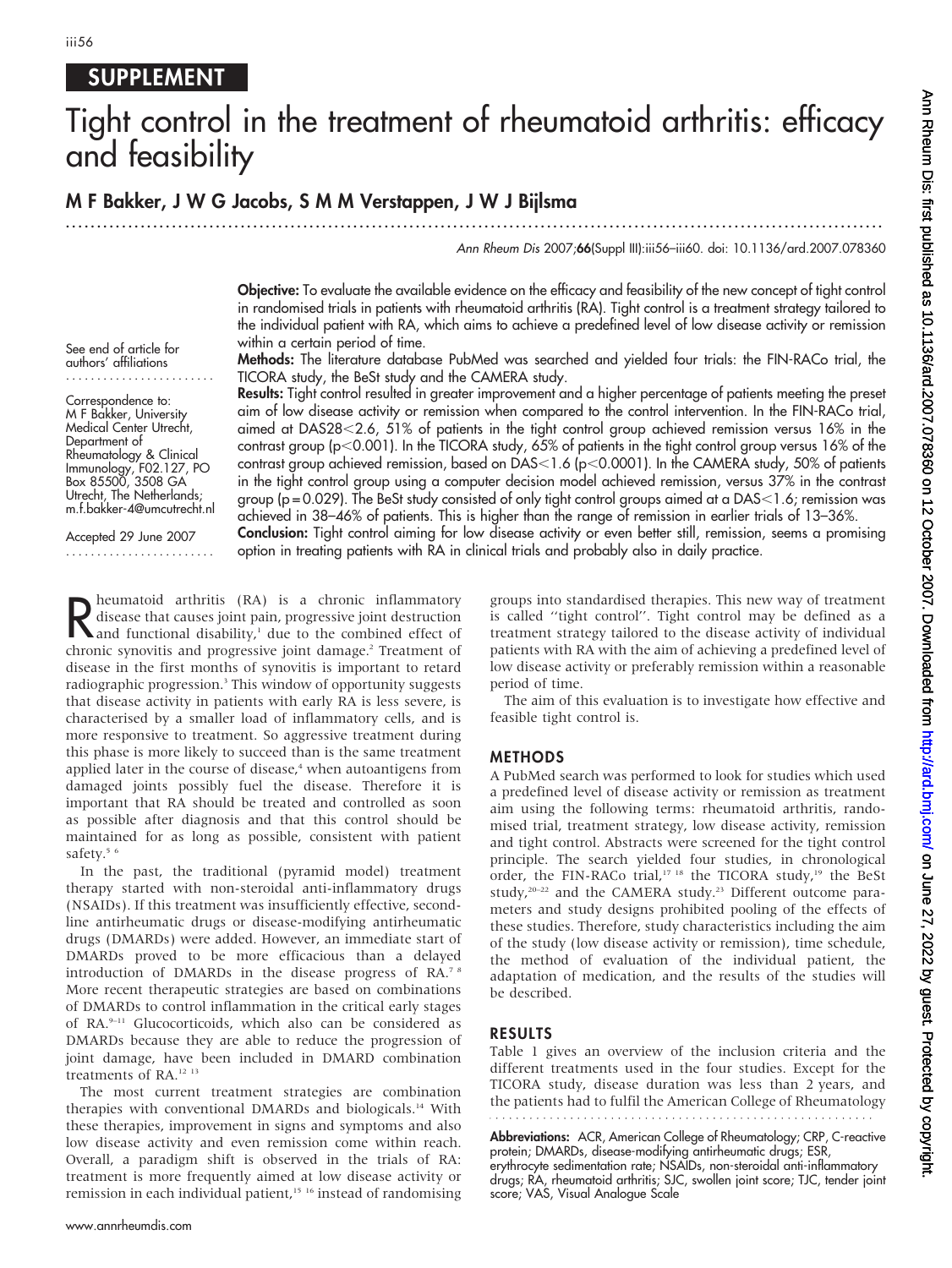| Study         | Interventions/groups                                           | $\mathbf n$ | <b>Medication</b><br>at the start | Frequency of assessment Inclusion criteria |                                                                                       | <b>Disease</b><br>duration |
|---------------|----------------------------------------------------------------|-------------|-----------------------------------|--------------------------------------------|---------------------------------------------------------------------------------------|----------------------------|
|               | FIN-RACo Combination therapy*                                  | 97          | SSZ, MTX, HCQ,<br>predn           | 3 months (variable)                        | ARA criteria RA, 18-65 yr,<br>symptoms $<$ 2 yr, active disease $\geq$ 3 SJ and 3 of: | $<$ 2 yr                   |
|               | Mono therapy                                                   | 98          | SSZ $\pm$ predn                   | 3/6 months (clinical<br>decision/variable) | $\geq$ 28 mm/h ESR or $\geq$ 19 mg/l CRP, $\geq$ 29 min/ms,<br>$>5$ SJ or $>10$ TJ    |                            |
| <b>TICORA</b> | Intensive management*                                          | 55          | DMARD, i.a. steroid 1 month (DAS) |                                            | 18-75 yr, disease duration                                                            | $<$ 5 yr                   |
|               | Routine management                                             | 55          | DMARD mono                        | 3 months (clinical<br>decision)            | <5 yr, active disease (DAS>2.4)                                                       |                            |
| <b>BeSt</b>   | Sequential mono therapy*                                       | 126         | <b>MTX</b>                        | 3 months (DAS44)                           | ACR criteria RA, $\geq 18$ yr,                                                        | $\leqslant$ 2 yr           |
|               | Step-up combination therapy*                                   | 121         | <b>MTX</b>                        | 3 months (DAS44)                           | disease duration $\leq 2$ yr, active                                                  |                            |
|               | Initial combination therapy $+$ h.d. 133<br>predn <sup>*</sup> |             | MTX, SSZ, predn                   | 3 months (DAS44)                           | disease: $\geq 6$ of 66 SJ, $\geq 6$ of 68<br>$IJ \geq 28$ mm/h ESR, $\geq 20$ mm     |                            |
|               | Initial combination therapy +<br>infliximab*                   | 128         | MTX, infliximab                   | 3 months (DAS44)                           | VAS global health                                                                     |                            |
| <b>CAMERA</b> | Intensive strategy group*                                      | 151         | <b>MTX</b>                        | 1 month (computer<br>decision program)     | ACR criteria RA, $>16$ yr, early<br>$RA$ (<1 yr)                                      | $<$ 1 yr                   |
|               | Conventional strategy group                                    | 148         | <b>MTX</b>                        | 3 months (clinical<br>decision)            |                                                                                       |                            |

\*Based on tight control treatment.

ACR criteria RA, American College of Rheumatism criteria for rheumatoid arthritis; ARA criteria RA, American Rheumatism Association criteria for rheumatoid arthritis; BeSt, Behandel Strategieën; CAMERA, Computer Assisted Management of Early Rheumatoid Arthritis; CRP, C-reactive protein; DAS, disease activity score; DMARD, disease-modifying antirheumatic drug; ESR, erythrocyte sedimentation rate; FIN-RACo, Finnish Rheumatoid Arthritis Combination Therapy; HCQ, hydroxychloroquine; h.d., high-dose; i.a., intra-articular; ms, morning stiffness; MTX, methotrexate; predn, prednisone; SJ, swollen joints; SSZ, sulfasalazine; TICORA, Tight Control of Rheumatoid Arthritis; TJ, tender joints; VAS, visual analogue scale; yr, year(s).

(ACR) classification criteria for RA for inclusion. Except for the CAMERA study, the inclusion criteria contained active disease and an age over 18 years.

#### FIN-RACo

The Finnish Rheumatoid Arthritis Combination Therapy (FIN-RACo) study<sup>18</sup> is a multicentre, randomised open-parallel group treatment trial in which 195 patients were included in the period between 1993 and 1995. The goal of the study was to compare the effects of the combination therapy with DMARDs with those of mono DMARD therapy in patients with early RA. Based on the evaluation of the individual patient, medication was intensified after 3 months in the combination group if there was less than 50% improvement on two out of three variables: swollen joint score (SJC), tender joint score (TJC), and erythrocyte sedimentation rate (ESR) or C-reactive protein (CRP). In the mono DMARD group medication was intensified if there was less than 25% improvement after 6 months. The aim of the FIN-RACo study was remission, defined both with the ACR remission criteria,<sup>24</sup> and as a Disease Activity Score including the 28-joint count  $(DAS28)^{25}$  <2.6, and good treatment response according to criteria of the European League Against Rheumatism (EULAR).<sup>26</sup> After 2 years, more patients in the combination group had met the ACR remission criteria (14% vs 3%,  $p = 0.013$ ), the DAS28 remission criterion  $(51\% \text{ vs } 16\%, \text{ p} < 0.001)$ , and the criteria of a good treatment response (67% vs  $27\%$ ,  $p<0.001$ ) compared to the mono DMARD group. Combination therapy thus was better and not more hazardous than single treatment in induction of remission in early RA. Combination therapy as a tight control strategy in patients with early RA aiming for remission seems to be more efficacious than monotherapy.<sup>17</sup>

#### TICORA

The Tight Control of Rheumatoid Arthritis (TICORA) study<sup>19</sup> is a single-blind randomised controlled trial in which 111 patients, some with disease duration of up to 5 years, were included between 1999 and 2001. The goal of the study was to compare tight controlled treatment and routine treatment. The evaluation and strategy of medication adaptations and escalations

was based on an objective disease activity score in the individual treated, tight control group and evaluated in the routine group by the subjective opinion of the clinician. The outcome of the TICORA study was the mean fall in disease activity score, the number of patients with good response (defined as a DAS28<2.4 after 2 years and a fall in this score from baseline of more than 1.2), and the percentage of patients in remission. The results of TICORA showed that the mean fall in the disease activity score was higher in the tight control group than in the routine group ( $-3.5$  vs  $-1.9$ ,  $p<0.0001$ ). Compared with routine care, patients in the tight control group had a good response (82% vs  $44\%$ , p $<0.0001$ ) or remission (DAS28<1.6) (65% vs 16%, p<0.0001). As well as disease activity, radiographic disease progression, physical function and quality of life in the tight control group were also more favourable than in the routine care group, at no additional financial costs.

#### BeSt

The Behandel Strategieën (BeSt) study<sup>21</sup> is a multicentre randomised open clinical trial in which 508 patients with early active RA were included between 2000 and 2002. The goal of the study was to compare four treatment strategies: sequential mono therapy, step-up combination therapy, and initial combination therapy with either high-dose prednisone or infliximab. Evaluation of individual patients was based on Disease Activity Score 44-joint counts (DAS44) in all four groups.27 Medication was intensified if DAS44 exceeded 2.4 and was decreased if  $DAS \le 2.4$  for the period of 6 months. The outcomes of the BeSt study were functional ability, radiographic joint damage, and the percentages of patients meeting the criterion of low disease activity (DAS44 $\leq$ 2.4) or remission  $(DAS44<1.6)$ . After 1 year patients of the initial combination therapy including either prednisone or infliximab had earlier functional improvement and less radiographic damage than those on sequential monotherapy or step-up therapy. After 2 years of treatment, these differences seem to disappear and no statistically significant differences were seen between the groups in the percentage of patients in remission (46%, 38%, 41%, 42%, respectively;  $p = 0.7$ ). It seems that in patients with early active RA, remarkable clinical improvement and suppression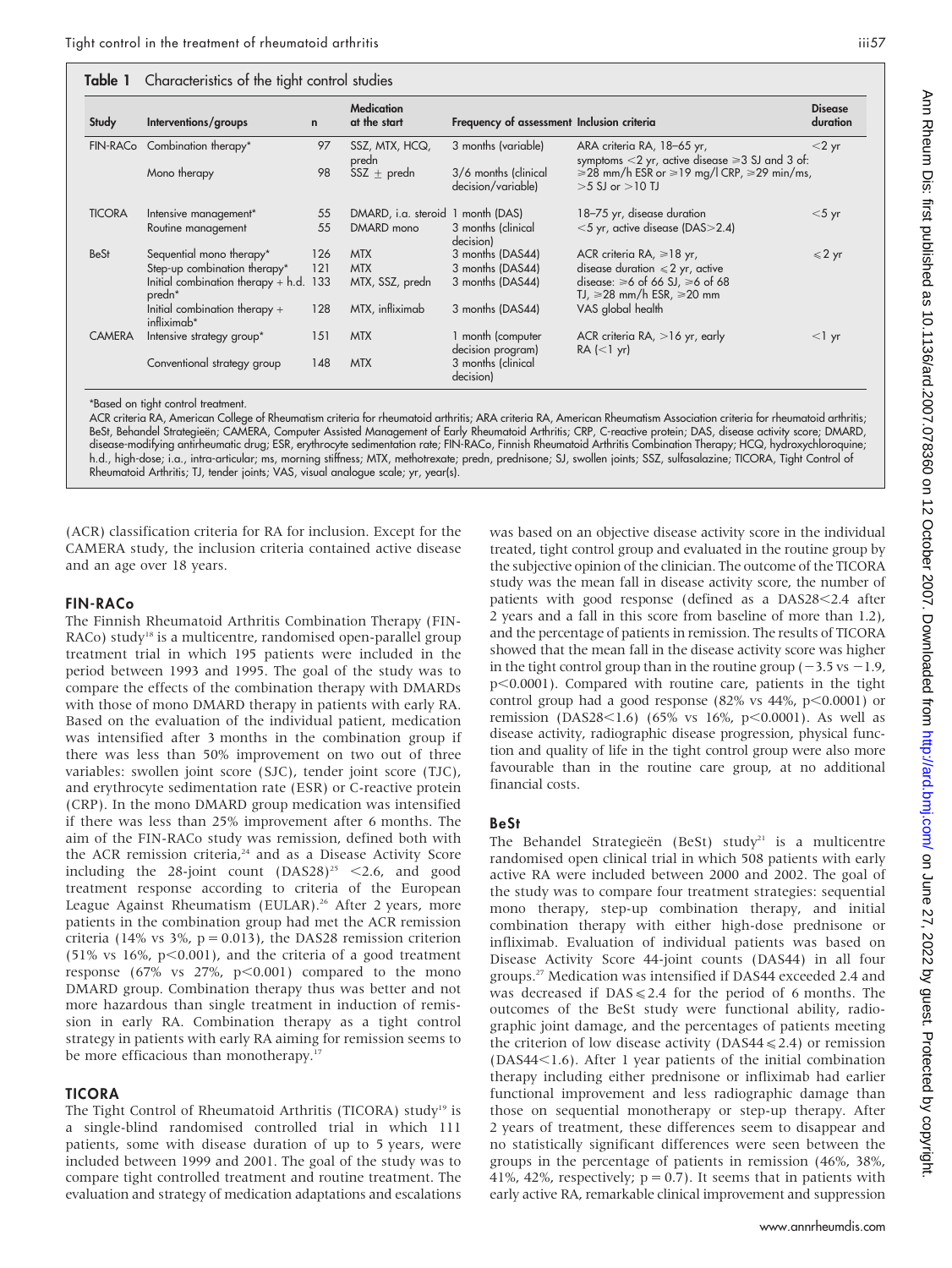of joint damage progression can be achieved with frequent, objective treatment adjustments.<sup>20</sup><sup>22</sup>

#### CAMERA

The Computer Assisted Management for Early Rheumatoid Arthritis (CAMERA) study<sup>23</sup> is a randomised prospective multicentre trial in which 299 patients with early RA were allocated between 1999 and 2003. The goal of the study was to compare intensive with conventional treatment, both strategies aiming for remission. This is the only tight control study comparing the same treatment in a tight control scheme and a conventional scheme. In the intensive (tight control) group, decisions on therapy were made more frequently and with the use of an objective computer decision program evaluation in the individual patient. The computer decision model was based on the SJC, TJC, ESR, and the Visual Analogue Scale (VAS) general well-being. Medication was intensified if less than 20% improvement had occurred after each month of assessment, unless remission was reached. Every 3 months in the conventional treatment group a decision on medication was made by the clinician, mirroring common practice, and the medication was also intensified when clinically indicated, as judged by the attending physician. Remission was defined as no swollen joints and two out of three of the following variables: number of tender joints  $\leq 3$ , ESR  $\leq 20$  mm/hr<sup>1st</sup>, and VAS general wellbeing  $\leq 20$  mm. After 2 years, 50% of the patients in the intensive treatment group versus 37% in the conventional group ( $p = 0.029$ ) had been in remission for at least 6 months during the study. These results show that tailoring of treatment to the individual patient by a computerised decision program, aiming for remission, is more beneficial than the strategy mirroring daily practice also aiming for remission. Therefore, this strategy could be a helpful tool in daily clinical practice.

#### **DISCUSSION**

In the present report efficacy and feasibility of tight control in randomised trials in patients with early RA is evaluated. It seems that tight control and the aims of low disease activity and remission are feasible and favourable.

Of the four studies, TICORA and CAMERA give the best insight into tight control, since they compared a tight control group with a routine or conventional group. Of these two studies, the CAMERA might offer the best comparison, because in this study the same medication in the same dosage has been used in the tight control group and the conventional groups. In contrast, all intervention groups in the BeSt study make use of the concept of tight control so there is no comparison group. In the FIN-RACo study, the efficacy of a less intensive level of tight control was compared with that of a more intensive level; the latter yielded the best results.

In the evaluated studies different protocols in the tight control groups were used to make therapy choices and changes. In both the TICORA study and the BeSt study therapy changes were based on the DAS score. In the FIN-RACo study as well as the CAMERA study therapy changes were based on the percentage improvement in disease activity of the individual patient. In contrast to FIN-RACo, dose adjustments in the CAMERA study were based on a predefined scheme and were made using a computer decision program which increases objectivity. In the future, the protocol for therapy changes in studies used for tight control should be standardised, enabling comparison and pooling different study outcomes.

The aim in all four studies was the number of patients in remission. The range of remission rates in the tight control groups was significantly better than in the comparison groups (51–65% remission vs 16–39%) or, to make a comparison with

historical controls for the groups in the BeSt study (38–46% remission), the percentages of remission in earlier trials were within a range of 13–36%.<sup>16 28 29</sup> However, different definitions were used to define remission and tight control as a new paradigm needs the use of uniform criteria of low disease activity or remission. Sustained remission is currently, with the arrival of the combination DMARD therapy and the biologicals, an achievable goal in clinical practice.<sup>30 31</sup> Before the main goal of treatment was to achieve remission, the ACR20/50/70 improvement criteria were standard for controlled clinical trials. But they do not give any information about the current status of disease activity. A patient could have large improvement and still have active disease.<sup>32</sup> Criteria of low disease activity have the drawback that patients may still have progression of radiographic joint damage.<sup>33</sup> Therefore remission rather than low disease activity should be our treatment goal today.34 On the other hand, even when remission should be the best feasible outcome measure, this term is still poorly defined and various remission criteria mirror different degrees of disease activity.<sup>31</sup> <sup>35</sup> In three out of four evaluated studies, the DAS<sup>27</sup> remission criteria were used to define remission. However, the DAS has not been validated for use in individual patients. It is rather sensitive for changes in ESR in the (nearly) normal range (see fig 1).<sup>36</sup> Figure 1 shows that the relative contribution of tender joints to the DAS28 score is much higher than that of swollen joints, which is a more specific feature of RA. The DAS could lead to overestimation of disease activity in individual patients due to the DAS components TJS and VAS general well-being. Another problem for assessment of individual patients with RA is that the DAS28 does not include joints of the feet, which are frequently inflamed in RA. This could lead to underestimation of disease activity. The DAS28 remission criterion at a cut-off level of 2.6 has been found to lack construct validity for use in clinical practice for this reason.<sup>37</sup>

In our opinion, for the practical use of tight control, a new score should be developed and validated for the assessment in individuals, enabling comparison and pooling of different study strategies. Probably the key criterion should be absence of swollen joints, because this is the key feature for RA. Further points of discussion are the duration of remission and whether or not radiographic progression should be included in remission criteria.

Overall, frequent monitoring on the basis of objective evidence of continued disease activity using a validated outcome measure and a quick, aggressive escalation protocol can improve the effects of RA considerably compared with routine care.7 38 39 Other short-term and long-term advantages of tight control might be the greater improvement in physical function and substantially enhanced quality of life,<sup>19</sup> improved functional capacity, $31$  decline of radiographic progression, $20$   $22$ and possible cost reductions for the future.<sup>19</sup> The disadvantages of tight control might be the frequency and intensity of the assessments, although the frequency might be high in patients with early RA but lower in established disease, and the fear of patients of overtreatment due to the aggressive escalation protocol. The solution for overtreatment might be reduction of medication in case of sustained response as applied in the BeSt and CAMERA study.

#### **CONCLUSION**

Tight control seems to be a promising new paradigm for reaching the aim of low disease activity, or even better remission, in clinical trials and possibly daily practice, due to a predefined decision and measurement system. For further implementation of this concept, development of a valid and easy-to-use criterion for remission is recommended.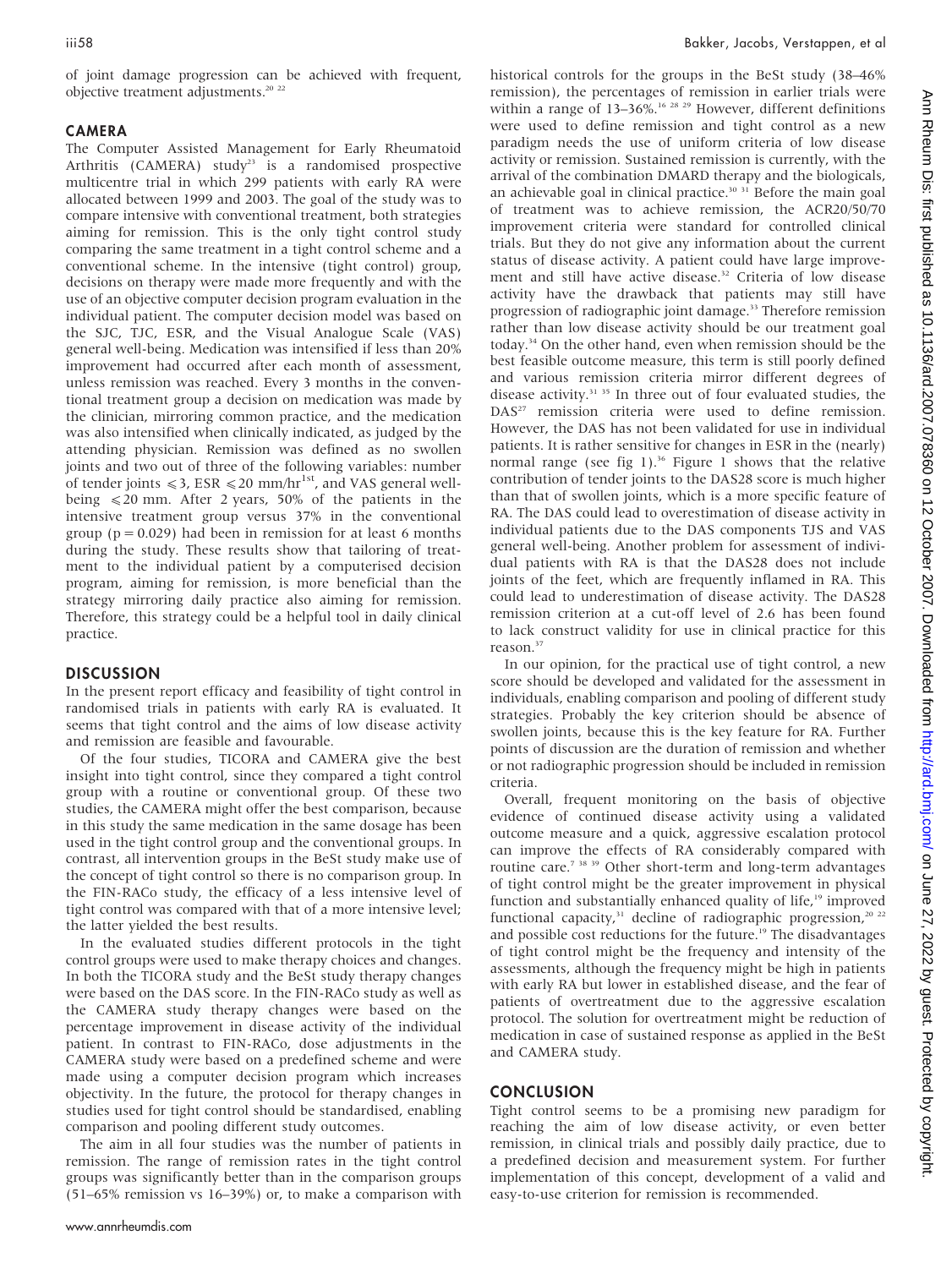

Figure 1 Plots of contribution of individual components of the DAS28 (x-axis) to the total DAS28 score (y-axis). (A) ESR  $(0.7*LN(x))$ . (B) Tender joint count (0.555\*SQR(x)). (C) Swollen joint count (0.284\*SQR(x)). (D) Visual analogue scale patient's global assessment (0.0142\*(x)). ESR, erythrocyte sedimentation rate; VAS, visual analogue scale.

#### Authors' affiliations .......................

M F Bakker, J W G Jacobs, S M M Verstappen, J W J Bijlsma, Department of Rheumatology and Clinical Immunology, University Medical Center Utrecht, Utrecht, The Netherlands

Competing interests: None declared.

#### REFERENCES

- Scott DL, Symmons DP, Coulton BL, Popert AJ. Long-term outcome of treating rheumatoid arthritis: results after 20 years. Lancet 1987;1:1108–11.
- 2 Pollard L, Choy EH, Scott DL. The consequences of rheumatoid arthritis: quality of life measures in the individual patient. Clin Exp Rheumatol 2005;23:S43-5.
- 3 Raza K, Buckley CE, Salmon M, Buckley CD. Treating very early rheumatoid arthritis. Best Pract Res Clin Rheumatol 2006;20:849–63.
- 4 Boers M. Understanding the window of opportunity concept in early rheumatoid arthritis. Arthritis Rheum 2003;48:1771–4.
- 5 Moreland LW, Russell AS, Paulus HE. Management of rheumatoid arthritis: the historical context. J Rheumatol 2001;28:1431-52.
- 6 Wolfe F, Cush JJ, O'Dell JR, Kavanaugh A, Kremer JM, Lane NE, et al. Consensus recommendations for the assessment and treatment of rheumatoid arthritis. J Rheumatol 2001;28:1423–30.
- 7 Smolen JS, Aletaha D, Machold KP. Therapeutic strategies in early rheumatoid arthritis. Best Pract Res Clin Rheumatol 2005;19:163–77.
- 8 van der Heide A, Jacobs JW, Bijlsma JW, Heurkens AH, van Booma-Frankfort C, Van der Veen MJ, et al. The effectiveness of early treatment with ''second-line'' antirheumatic drugs. A randomized, controlled trial. Ann Intern Med 1996:**124**:699–707
- 9 Capell HA, Madhok R, Porter DR, Munro RA, McInnes IB, Hunter JA, et al. Combination therapy with sulfasalazine and methotrexate is more effective than either drug alone in patients with rheumatoid arthritis with a suboptimal response to sulfasalazine: results from the double-blind placebo-controlled MASCOT study. Ann Rheum Dis 2007;66:235–41.
- 10 Landewe RB, Boers M, Verhoeven AC, Westhovens R, van de Laar MA, Markusse HM, et al. COBRA combination therapy in patients with early rheumatoid arthritis: long-term structural benefits of a brief intervention. Arthritis Rheum 2002;46:347–56.
- 11 Wilske KR, Healey LA. Remodeling the pyramid: a concept whose time has come. J Rheumatol 1989;16:565–7.
- 12 Bijlsma JW, Hoes JN, Van Everdingen AA, Verstappen SM, Jacobs JW. Are glucocorticoids DMARDs? Ann N Y Acad Sci 2006;1069:268–74.
- 13 Kirwan JR, Bijlsma JW, Boers M, Shea BJ. Effects of glucocorticoids on radiological progression in rheumatoid arthritis. Cochrane Database Syst Rev 2007;CD006356.
- 14 van der Heijde D, Klareskog L, Rodriguez-Valverde V, Codreanu C, Bolosiu H, Melo-Gomes J, et al. Comparison of etanercept and methotrexate, alone and combined, in the treatment of rheumatoid arthritis: two-year clinical and radiographic results from the TEMPO study, a double-blind, randomized trial. Arthritis Rheum 2006;54:1063–74.
- 15 Fransen J, Moens HB, Speyer I, van Riel PL. Effectiveness of systematic monitoring of rheumatoid arthritis disease activity in daily practice: a multicentre, cluster randomised controlled trial. Ann Rheum Dis 2005;64:1294–8.
- 16 Svensson B, Schaufelberger C, Teleman A, Theander J. Remission and response to early treatment of RA assessed by the Disease Activity Score. BARFOT study group. Better Anti-rheumatic Farmacotherapy. Rheumatology (Oxford) 2000;39:1031–6.
- 17 Makinen H, Kautiainen H, Hannonen P, Mottonen T, Leirisalo-Repo M, Laasonen L, et al. Sustained remission and reduced radiographic progression with combination disease modifying antirheumatic drugs in early rheumatoid arthritis. J Rheumatol 2007;34:316–21.
- 18 Mottonen T, Hannonen P, Leirisalo-Repo M, Nissila M, Kautiainen H, Korpela M, et al. Comparison of combination therapy with single-drug therapy in early rheumatoid arthritis: a randomised trial. FIN-RACo trial group. Lancet 1999;353:1568–73.
- 19 **Grigor C**, Capell H, Stirling A, McMahon AD, Lock P, Vallance R, et al. Effect of a treatment strategy of tight control for rheumatoid arthritis (the TICORA study): a single-blind randomised controlled trial. Lancet 2004;364:263–9.
- Allaart CF, Goekoop-Ruiterman YP, de Vries-Bouwstra JK, Breedveld FC Dijkmans BA, Group FS. Aiming at low disease activity in rheumatoid arthritis with initial combination therapy or initial monotherapy strategies: the BeSt study. Clin Exp Rheumatol 2006;24:S077–82.
- Goekoop-Ruiterman YP, de Vries-Bouwstra JK, Allaart CF, van Zeben D, Kerstens PJ, Hazes JM, et al. Clinical and radiographic outcomes of four different treatment strategies in patients with early rheumatoid arthritis (the BeSt study): a randomized, controlled trial. Arthritis Rheum 2005;52:3381–90.
- 22 Goekoop-Ruiterman YP, de Vries-Bouwstra JK, Allaart CF, van Zeben D, Kerstens PJ, Hazes JM, et al. Comparison of treatment strategies in early rheumatoid arthritis: a randomized trial. Ann Intern Med 2007;146:406–15.
- 23 Verstappen SM, Jacobs JW, Van D, V, Heurkens AH, Schenk Y, Ter Borg EJ, et al. Intensive treatment with methotrexate in early rheumatoid arthritis: aiming for remission. Computer Assisted Management in Early Rheumatoid Arthritis (CAMERA). Ann Rheum Dis, 2007. Accepted for publication.
- 24 Arnett FC, Edworthy SM, Bloch DA, McShane DJ, Fries JF, Cooper NS, et al. The American Rheumatism Association 1987 revised criteria for the classification of rheumatoid arthritis. Arthritis Rheum 1988;31:315–24.
- 25 Prevoo ML, van't Hof MA, Kuper HH, van Leeuwen MA, van de Putte LB, van Riel PL. Modified disease activity scores that include twenty-eight-joint counts. Development and validation in a prospective longitudinal study of patients with rheumatoid arthritis. Arthritis Rheum 1995;38:44–8.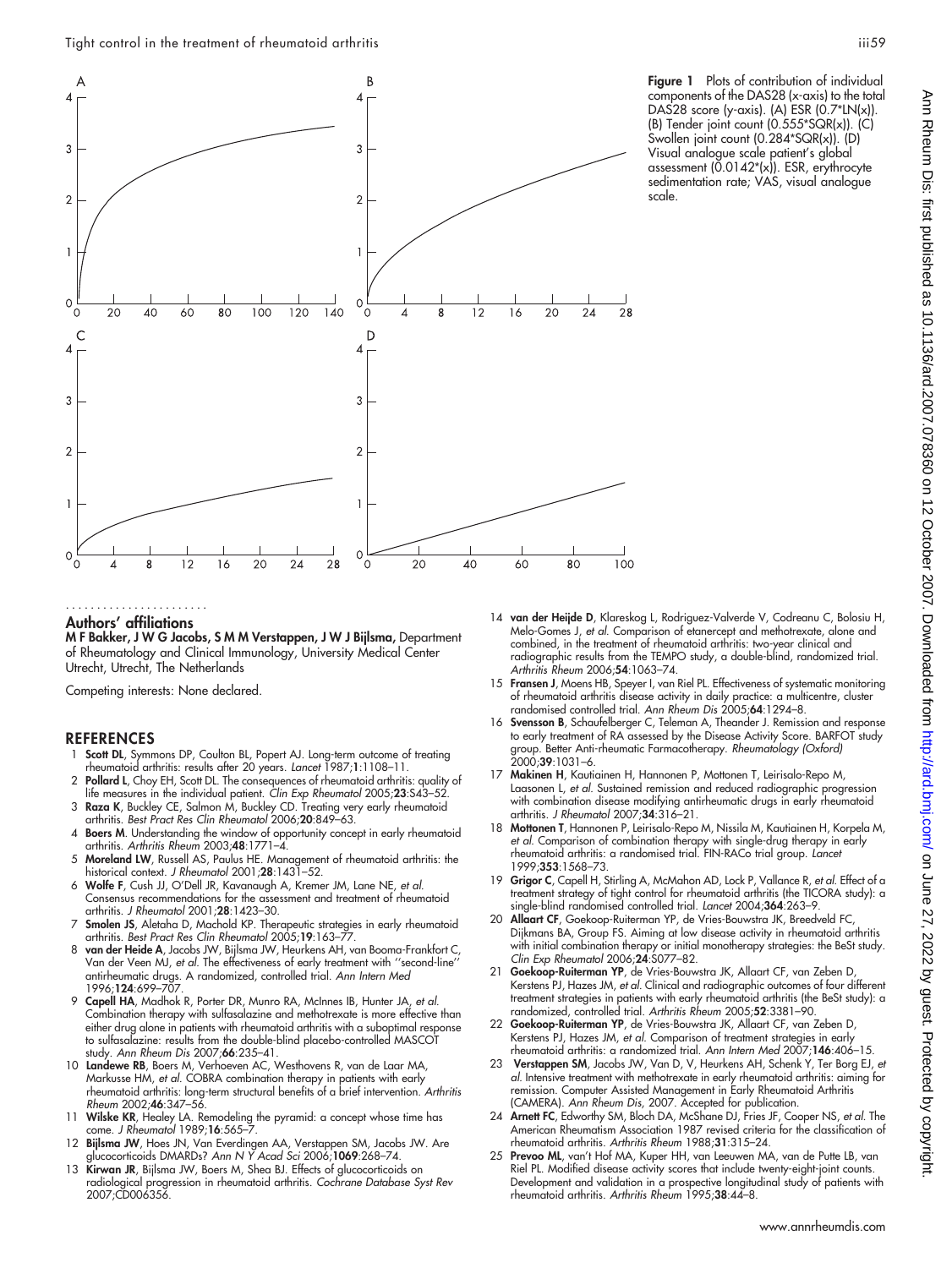- 32 Ranganath VK, Khanna D, Paulus HE. ACR remission criteria and response
- 26 van Gestel AM, Prevoo ML, van't Hof MA, van Rijswijk MH, van de Putte LB, van Riel PL. Development and validation of the European League Against Rheumatism response criteria for rheumatoid arthritis. Comparison with the preliminary American College of Rheumatology and the World Health Organization/ International League Against Rheumatism Criteria. Arthritis Rheum 1996;39:34–40.
- 27 van der Heijde DM, van't Hof M, van Riel PL, van de Putte LB. Development of a disease activity score based on judgment in clinical practice by rheumatologists. J Rheumatol 1993;20:579–81.
- 28 Mottonen T, Paimela L, Leirisalo-Repo M, Kautiainen H, Ilonen J, Hannonen P. Only high disease activity and positive rheumatoid factor indicate poor prognosis in patients with early rheumatoid arthritis treated with ''sawtooth'' strategy. Ann Rheum Dis 1998;57:533–9.
- 29 Teir J, Gray J, Pendlebury A, Grennan DM. Outcome of patients with early
- rheumatoid arthritis over a two year period. Ann Rheum Dis 1999;58:323. 30 Combe B, Landewe R, Lukas C, Bolosiu HD, Breedveld F, Dougados M, et al. EULAR recommendations for the management of early arthritis: report of a task force of the European Standing Committee for International Clinical Studies
- Including Therapeutics (ESCISIT). Ann Rheum Dis 2007;66:34–45. 31 Mierau M, Schoels M, Gonda G, Fuchs J, Aletaha D, Smolen JS. Assessing remission in clinical practice. Rheumatology (Oxford) 2007;46:975–9.
- criteria. *Clin Exp Rheumatol* 2006;**24**:S014–21.<br>33 M**olenaar ET**, Voskuyl AE, Dinant HJ, Bezemer PD, Boers M, Dijkmans BA. Progression of radiologic damage in patients with rheumatoid arthritis in clinical
- remission. Arthritis Rheum 2004;50:36-42. 34 Smolen JS, Aletaha D. What should be our treatment goal in rheumatoid arthritis today? Clin Exp Rheumatol 2006;24:S007-13.
- 35 Makinen H, Hannonen P, Sokka T. Definitions of remission for rheumatoid arthritis and review of selected clinical cohorts and randomised clinical trials for the rate of remission. Clin Exp Rheumatol 2006;24:S022–8.
- 36 van der Heijde DM, Jacobs JW. The original ''DAS'' and the ''DAS28'' are not interchangeable: comment on the articles by Prevoo et al. Arthritis Rheum 1998;41:942–5.
- 37 Landewe R, van der Heijde D, van der Linden S, Boers M. Twenty-eight-joint counts invalidate the DAS28 remission definition owing to the omission of the lower extremity joints: a comparison with the original DAS remission. Ann Rheum<br>*Dis 2*006;**65**:637–41.
- 38 **Emery P**. Treatment of rheumatoid arthritis. BMJ 2006;332:152-5.<br>39 **Zeidler H.** Hulsemann JL. How should best strateay and tight control
- 39 Zeidler H, Hulsemann JL. How should best strategy and tight control be translated into clinical practice? Comment on the article by Goekoop-Ruiterman et al. Arthritis Rheum 2006;54:2338–9.